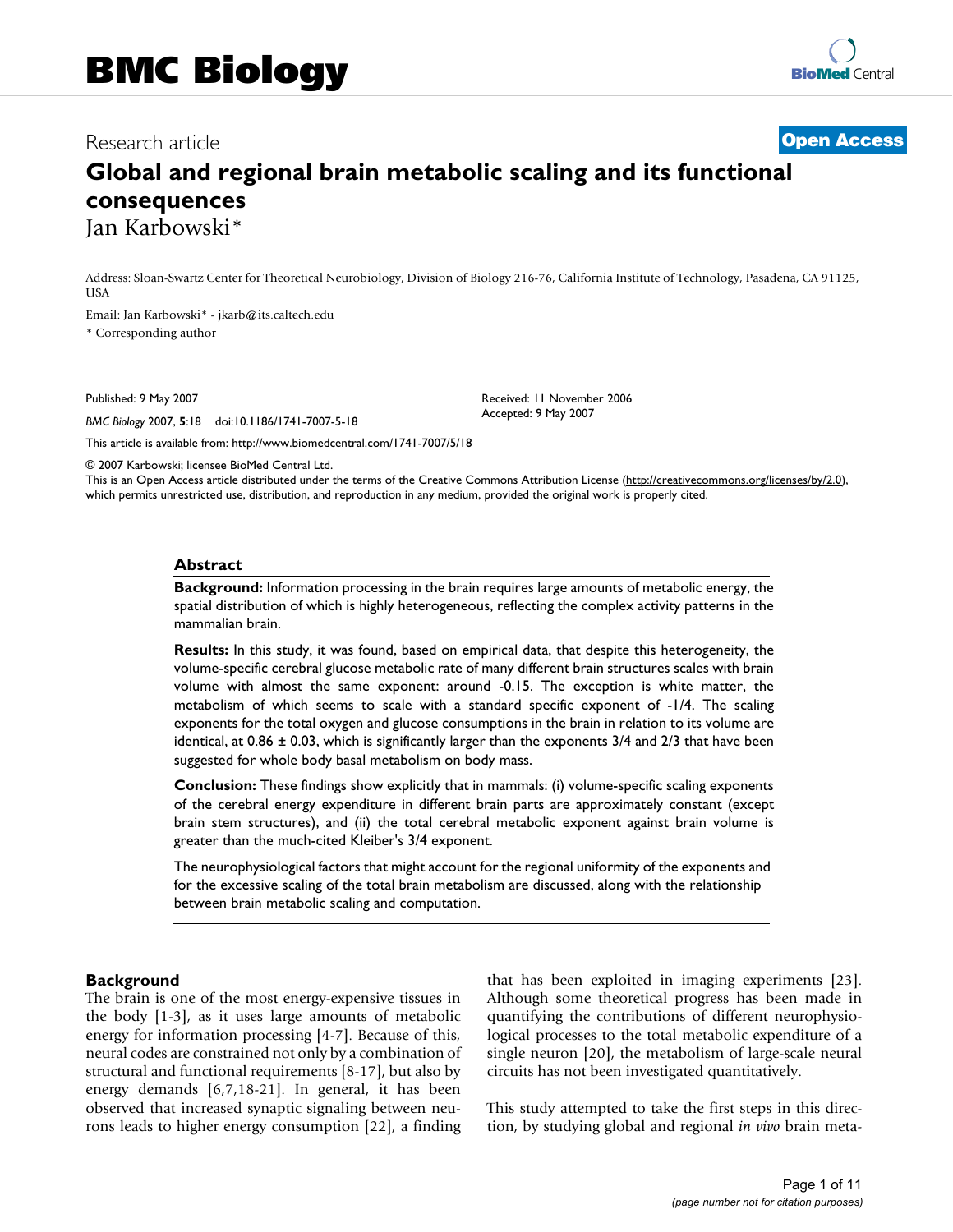bolic scaling. There is a long tradition of applying allometric scaling to problems in biology [1], in particular to whole-body metabolism [1,24], but surprisingly not to cerebral metabolism. The goal of this study was to find, by collecting and analyzing data, the metabolic scaling exponents of different parts of the brain and its global exponent.

It was found that the volume-specific exponents across cerebral regions on brain volume are almost identical, approximately -0.15. Consequently, the energy consumption of the entire brain tissue scales with brain volume, with the exponent of approximately 0.86. The main neurophysiological factors that might cause the increase of the latter exponent well above the putative Kleiber's scaling exponent of 0.75, characterizing whole-body energy expenditure on body mass [24], are identified. The consequences of brain metabolic scaling on its informationprocessing capacity in the context of brain design are also discussed.

### **Results**

Oxygen and glucose are the main components involved in the production of adenosine triphosphate (ATP), which is used in cellular energetics [3,4,6], and therefore their rates of utilization provide useful measures of brain metabolism. There are several mammalian species, spanning more than three orders of magnitude in brain size, for which *in vivo* brain metabolic data are available (see Methods).

The allometric laws characterizing global cerebral metabolism of oxygen and glucose are similar and yield an identical scaling exponent (0.86  $\pm$  0.03) against brain volume (Figure 1). It is important to note that this value is significantly larger ( $p \le 0.05$ ) than the exponents 0.75 [1,24] and 0.66 [25] found for whole-body mammalian metabolism in relation to body mass.

The cerebral cortex is a critical part of the brain responsible for integrating sensory information, and commanding behavioral and cognitive tasks. Regions of the cerebral cortex differ both in molecular detail and in biological function, which is manifested in a non-uniform distribution of neuronal activity and energy utilization throughout the cortex (Clarke and Sokoloff [5] and Additional file 1). However, despite this heterogeneity, values of the scaling exponents of the regional volume-specific glucose utilization rates on brain volume (CMRglc; glucose cerebral metabolic rate per brain region volume) are surprisingly homogeneous; they are either exactly or close to -0.15 (Figure 2, Table 1). Consequently, the average specific glucose utilization rate of the whole cerebral cortex also scales with brain volume with the exponent -0.15  $\pm$  0.03 (Figure 2E), which is equivalent to the exponent  $0.85 \pm 1$ 



### **Figure 1**

**Scaling of the total basal cerebral metabolism with brain volume**. The least-square fit line for the log – log plot yields the following. (**A**) For the total oxygen consumption rate, the scaling exponent was  $0.86 \pm 0.04$  (y = 0.86x - 1.02,  $R^2$  = 0.989,  $p < 10^{-4}$ ,  $n = 7$ ), and its 95% confidence interval was 0.75 to 0.96. (**B**) For the total glucose utilization rate, an identical exponent  $0.86 \pm 0.03$  was found (y =  $0.86x - 0.09$ ,  $R^2 = 0.994$ ,  $p < 10^{-4}$ ,  $n = 10$ ) and its 95% confidence interval was 0.80 to 0.91.

0.03 for the metabolism of the entire cortical volume – the value close to that for the whole brain (Figure 1).

Some subcortical structures of gray matter use half of the energy used in the cortex (e.g., limbic structures in cat and monkey; see Clarke and Sokoloff [5] and Additional file 1), yet almost all of them exhibit a similar scaling homogeneity, with metabolic specific exponents also around - 0.15 (Figure 3, Table 1). The volume-specific metabolisms of two brain stem structures (the superior colliculus, involved in visual coordination, and the inferior colliculus, involved in auditory processing) seem to be excep-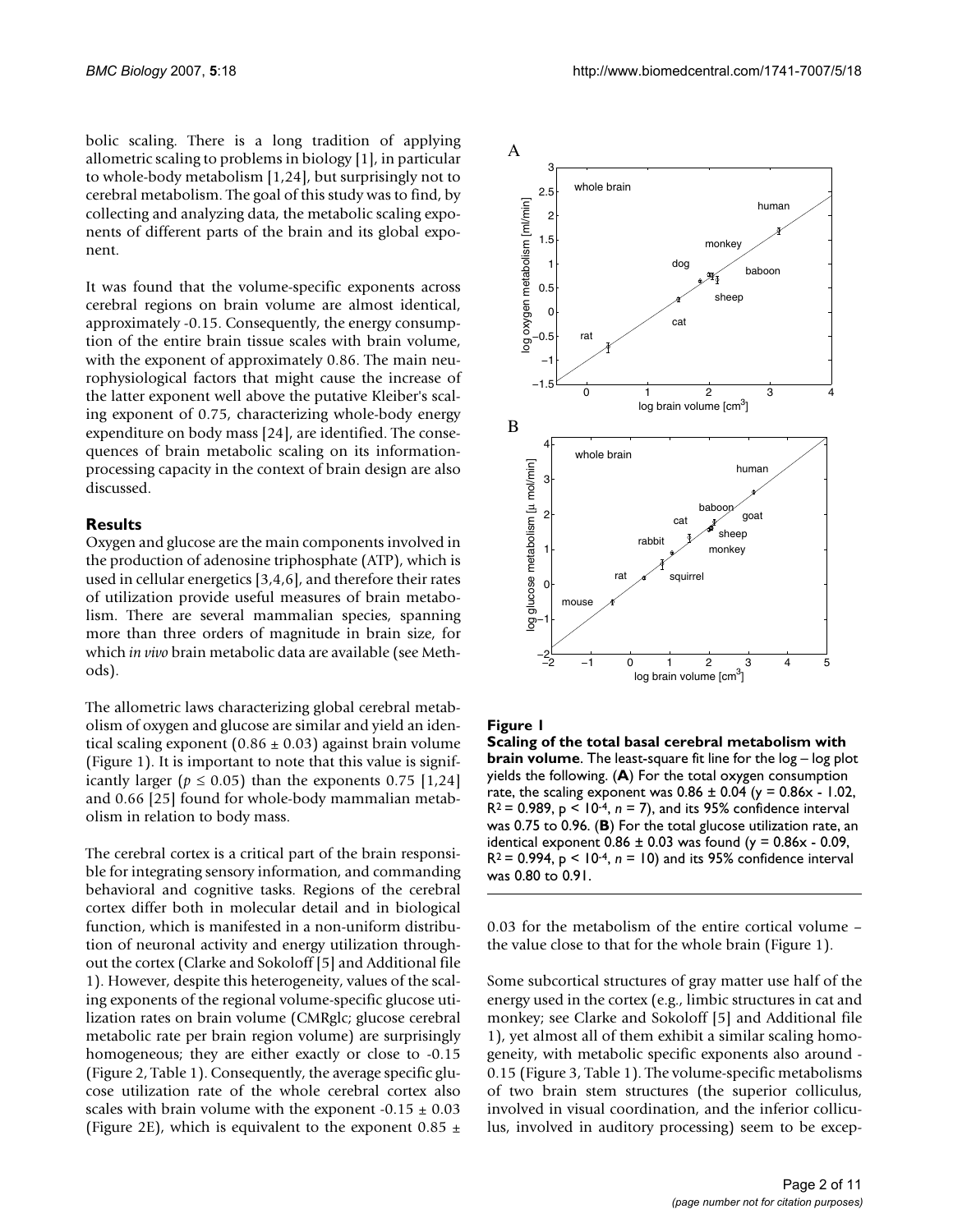

### Scaling of the volume-specific gluc **Figure 2** ose utilization rate, CMRglc, in cerebral cortex with brain volume

**Scaling of the volume-specific glucose utilization rate, CMRglc, in cerebral cortex with brain volume**. The specific metabolic scaling exponent, corresponding to the slope of the regression line, had the following values: (**A**) -0.12 for visual cortex (y = -0.12x + 0.02); (**B**) -0.15 for parietal cortex (y = -0.15x + 0.01); (**C**) -0.15 for sensorimotor cortex (y = -0.15x + 0.02); (**D**) -0.15 for temporal cortex (y = -0.15x + 0.07). (**E**) Average glucose utilization rate of the entire cerebral cortex yielded the specific exponent -0.15 ( $y = -0.15x + 0.03$ ).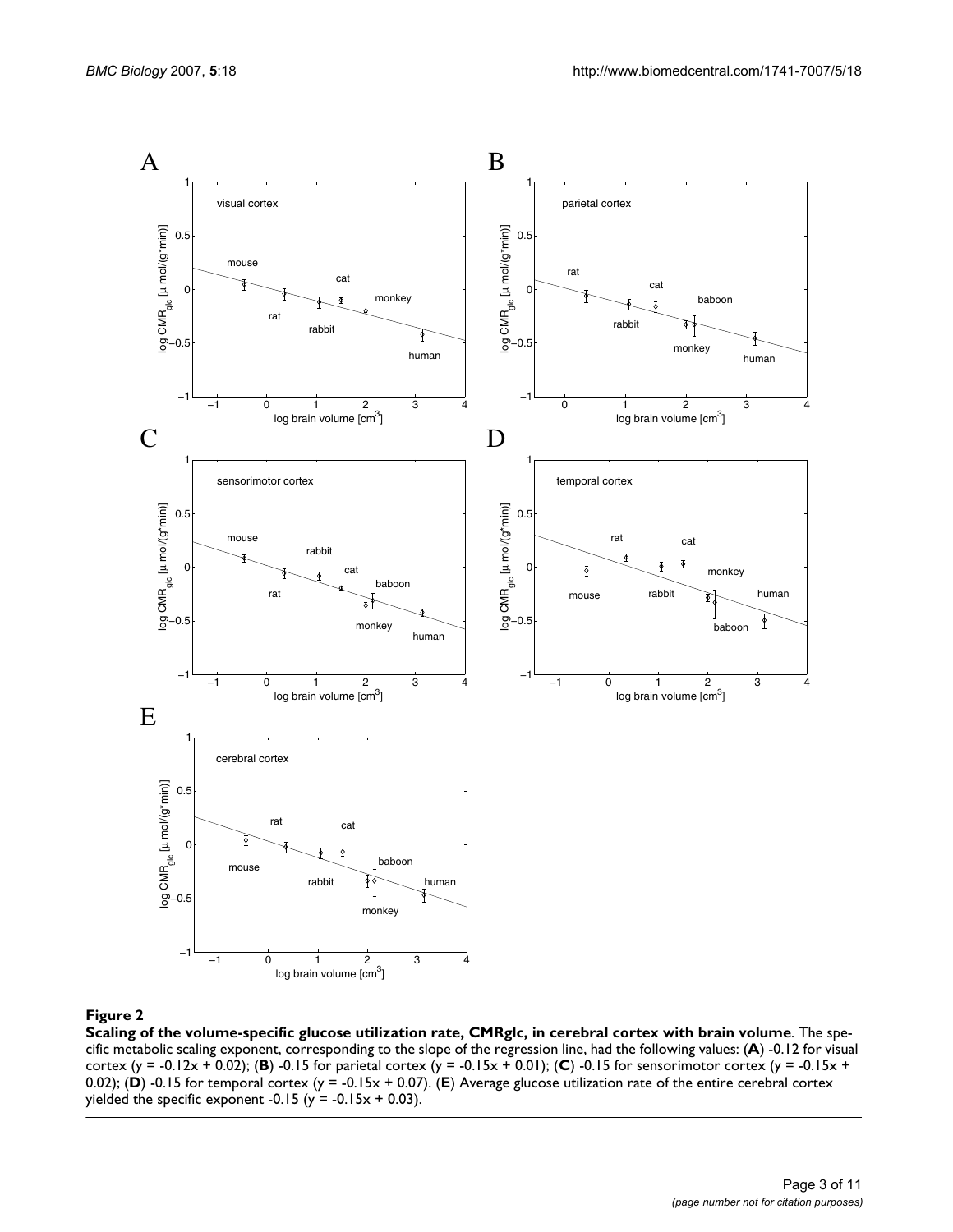| <b>Brain structure</b> | <b>Scaling exponent</b> | 95% confidence intervals | <b>Correlation R2</b> | p-value | Species (n) |
|------------------------|-------------------------|--------------------------|-----------------------|---------|-------------|
| <b>Cerebral cortex</b> | $-0.15 \pm 0.03$        | $-0.22$ to $-0.08$       | 0.870                 | 0.0022  | 7           |
| Visual                 | $-0.12 \pm 0.03$        | $-0.17$ to $-0.08$       | 0.932                 | 0.0018  | 6           |
| Prefrontal             | $-0.17 \pm 0.03$        | $-0.23$ to $-0.10$       | 0.953                 | 0.0044  | 5           |
| Frontal                | $-0.14 \pm 0.02$        | $-0.17$ to $-0.12$       | 0.997                 | 0.0015  | 4           |
| Sensorimotor           | $-0.15 \pm 0.02$        | $-0.19$ to $-0.11$       | 0.945                 | 0.0002  | 7           |
| Parietal               | $-0.15 \pm 0.03$        | $-0.20$ to $-0.11$       | 0.954                 | 0.0008  | 6           |
| Temporal               | $-0.15 \pm 0.05$        | $-0.27$ to $-0.03$       | 0.680                 | 0.0224  | 7           |
| Cingulate              | $-0.16 \pm 0.03$        | $-0.23$ to $-0.09$       | 0.912                 | 0.0030  | 6           |
| Occipital              | $-0.20 \pm 0.12$        | $-0.53$ to $0.12$        | 0.563                 | 0.1439  | 5           |
| <b>Thalamus</b>        | $-0.15 \pm 0.03$        | $-0.22$ to $-0.08$       | 0.858                 | 0.0027  | 7           |
| <b>Hypothalamus</b>    | $-0.10 \pm 0.04$        | $-0.20$ to $-0.01$       | 0.692                 | 0.0402  | 6           |
| Mammillary body        | $-0.15 \pm 0.07$        | $-0.30$ to $-0.00$       | 0.773                 | 0.0495  | 5           |
| <b>Cerebellum</b>      | $-0.15 \pm 0.04$        | $-0.24$ to $-0.06$       | 0.840                 | 0.0102  | 6           |
| Basal ganglia          |                         |                          |                       |         |             |
| Caudate                | $-0.15 \pm 0.03$        | $-0.22$ to $-0.08$       | 0.905                 | 0.0035  | 6           |
| Substantia nigra       | $-0.14 \pm 0.02$        | $-0.18$ to $-0.10$       | 0.956                 | 0.0007  | 6           |
| Globus pallidus        | $-0.16 \pm 0.04$        | $-0.24$ to $-0.08$       | 0.926                 | 0.0088  | 5           |
| <b>Limbic system</b>   |                         |                          |                       |         |             |
| Hippocampus            | $-0.14 \pm 0.03$        | $-0.19$ to $-0.09$       | 0.919                 | 0.0007  | 7           |
| Amygdala               | $-0.12 \pm 0.03$        | -0.17 to -0.07           | 0.919                 | 0.0025  | 6           |
| Septum                 | $-0.16 \pm 0.03$        | -0.23 to -0.09           | 0.944                 | 0.0057  | 5           |
| <b>Brain stem</b>      |                         |                          |                       |         |             |
| Superior colliculus    | $-0.06 \pm 0.05$        | $-0.19$ to 0.06          | 0.448                 | 0.2168  | 5           |
| Inferior colliculus    | $0.05 \pm 0.09$         | $-0.14$ to 0.23          | 0.174                 | 0.4843  | 5           |
| White matter           |                         |                          |                       |         |             |
| Corpus callosum        | $-0.23 \pm 0.09$        | $-0.40$ to $-0.06$       | 0.947                 | 0.0271  | 4           |
| Internal capsule       | $-0.24 \pm 0.12$        | $-0.48$ to $0.00$        | 0.902                 | 0.0504  | 4           |

| Table 1: Specific scaling exponents of the regional cerebral glucose utilization rate CMRglc against brain volume |  |
|-------------------------------------------------------------------------------------------------------------------|--|
|-------------------------------------------------------------------------------------------------------------------|--|

The *t*-test showed that population mean of the exponents in the second column was significantly greater than the exponent -0.25 ( $p = 9 \times 10^{-9}$ , degrees of freedom (df) = 21 if white matter included;  $p = 2 \times 10^{-9}$ , df = 19 if white matter excluded).

tions, as they scale with brain size with the exponent of approximately 0 (Table 1). This might be caused by their highly variable activities (see Additional file 1), and we do not know how other brain stem structures behave. The high degree of allometric uniformity for the most of the subcortical system is even more striking than that for the cortex, as subcortical regions are much more diverse in function and biophysical properties than cortical areas. For example, the thalamus and hippocampus play very different roles in the brain, the former mediating sensory input to the cortex, whereas the latter is implicated in memory processes, yet their scaling exponents and corresponding confidence intervals are almost identical (Figure 3A,B and Table 1).

The metabolism of white matter is about three-fold lower than that of gray matter [4,5], and the results in Table 1 indicate that also their scaling exponents might differ. The specific glucose metabolisms of the two main structures of white matter (the corpus callosum and the internal capsule) scale similarly with brain volume with the average exponent, of about -0.25 (Figure 4, Table 1). This value resembles the specific scaling exponent of whole body metabolism against body mass.

# **Discussion**

The total metabolic exponent  $0.86 \pm 0.03$ , found for unanesthetized mammalian brains, implies that cerebral energy use increases more steeply with brain size than does whole-body energy use with body size. This might be a reason why brain size increases slower than its body size, with the exponent 0.75 [26]. However, the metabolic exponent 0.86 undermines Martin's [26,27] well-known argument that the 0.75 scaling of brain size reflects allometric isometry between brain metabolic needs and its size (exponent 1). Instead, the product of the exponents for brain size on body size and brain metabolic rate on brain size gives an exponent for brain metabolic needs on body size of about 0.65, which is lower than the 0.75 expected from the assumption of isometry. Thus, depending on the scaling reference, the total brain metabolism scales either above Kleiber's 0.75 exponent if in relation to brain mass, or below this exponent if in relation to body mass. The discovered uniformity, i.e. constancy, of the cerebral specific exponents in gray matter suggests a common principle underlying the basal metabolism of different brain structures, which might be associated with the homogeneity of synaptic density throughout the gray matter [28,29]. This is covered in more detail later in the discussion.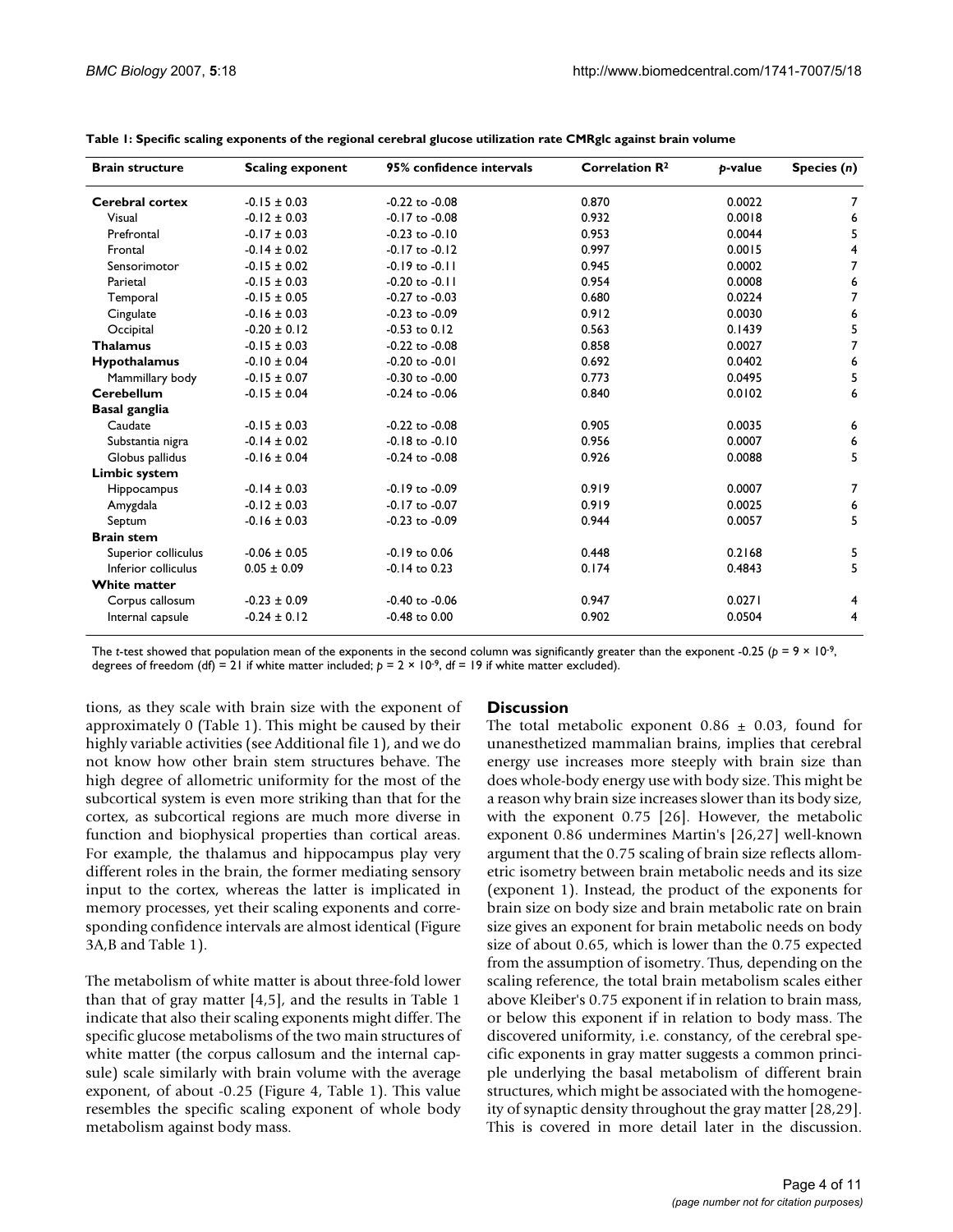

### Scaling of the volume-specific gl **Figure 3** ucose utilization rate in subcortical gray matter with brain volume

**Scaling of the volume-specific glucose utilization rate in subcortical gray matter with brain volume**. The specific metabolic scaling exponent had the following values: (A) -0.15 for thalamus ( $y = -0.15x + 0.03$ ); (B) -0.14 for hippocampus ( $y =$ -0.14x - 0.13), which represents limbic structures; (**C**) -0.15 for caudate (y = -0.15x + 0.02), which represents basal ganglia; (**D**)  $-0.15$  for cerebellum (y =  $-0.15x - 0.09$ ).

In analyzing comparative allometry, some authors use phylogenetic approaches to include dependencies in datasets [30,31]. However, these sophisticated methods require as a prerequisite the knowledge of a phylogenetic tree and its associated branching parameters for species of interest. This is not a trivial task to perform, and was therefore not applied in the present analysis. In addition, because correlations in most scaling plots (Figures 1, 2, 3, 4, Table 1) are generally very high, it is likely that taking phylogeny into account would not alter the empirical exponents.

### *Key factors in the cerebral metabolic rate*

Which factors in the gray matter might account for its total metabolic exponent on brain volume to be >0.75? The likely candidate is the density of glial cells, which provide metabolic support for neurons (including synapses) [32,33]. Two recent studies [34,35] show that the number of glia per neuron increases for larger brains, suggesting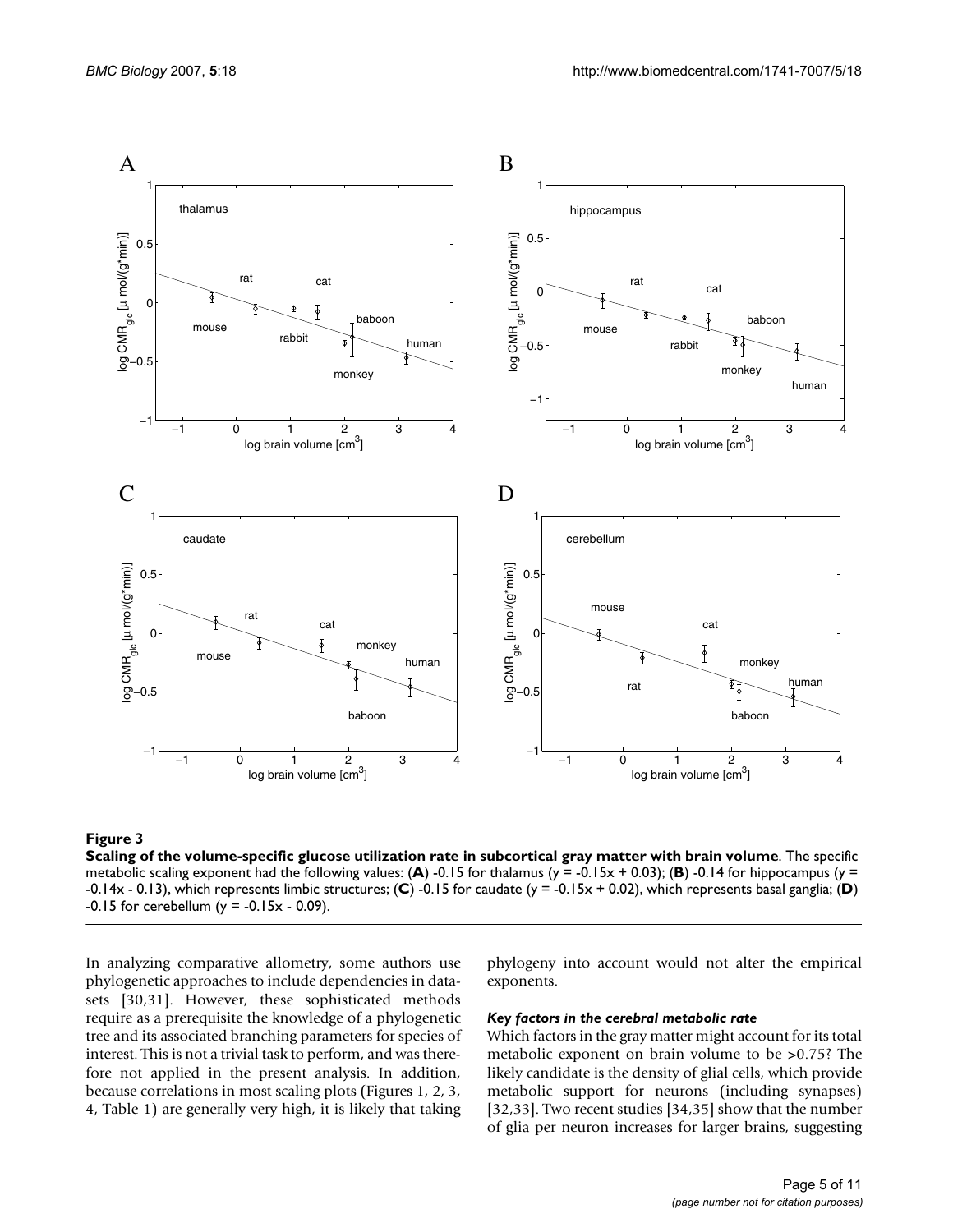

Figure 4 **Scaling of the volume-specific glucose utilization rate in white matter with brain volume**. (**A**) Corpus callosum metabolism yielded the exponent -0.23 ( $y = -0.23x$  -0.45), and (**B**) internal capsule had a similar exponent -0.24 (y  $= -0.24x - 0.41$ .

that neurons become more energy-expensive with increasing brain size. In particular, the total number of glia in the cerebral cortex of rodents scales with brain size with the exponent 0.89 (Figure 2B in Herculano-Houzel et al [34]), which is close to the empirical metabolic exponent 0.86. It is likely that glia number simply follows the energy demands of neurons, especially their spatial expansion with increasing brain size. Thus, the details of this expansion may provide clues about which neural factors are important.

It has been estimated that neural metabolism is domi-nated by the Na<sup>+</sup>/K<sup>+</sup>-ATPase ion transport [6,[36-](#page-9-0)38]. The bulk of this comes from active ion fluxes at synapses and along axons (propagation of axon potentials) if the neural

firing rate is sufficiently large [20]. The synaptic contribution in a single neuron is proportional to the product of the number of synapses per neuron, the firing rate, release probability, and the postsynaptic charge. The active axon contribution is proportional to its surface area and firing rate. Even when neurons are not firing action potentials, they also consume energy, because of the passive Na+ and  $K^+$  ion flow that the electrochemical Na+/K+ pump must remove to maintain the gradients of these ions across the membrane [39]. This resting potential contribution is proportional to the total surface area of the neuron. To obtain the total cerebral energy consumption, all three additive contributions must be multiplied by the total number of neurons in the gray matter.

It seems that of all these three neural contributions, the most important for the scaling exponent of total brain metabolism on brain volume is the synaptic contribution. This contribution is proportional to the total number of synapses in the gray matter, which scales with the gray matter volume, and thus brain volume [40,41], with an exponent of 1. The latter occurs because synaptic density is invariant across brain regions and brain size [28,29]. The regional homogeneity of synaptic density correlates with the discovered homogeneity of the regional volumespecific cerebral metabolic scaling (Table 1). Moreover, if the other factors comprising the synaptic contribution (firing rate, release probability, and postsynaptic charge) were independent of brain size, then the synaptically driven total brain metabolism would scale with brain volume with an exponent of 1. As this exponent is, in fact, between 0.75 and 1 (Figure 1), it implies that at least one of these three factors should decrease with brain size. It could be hypothesized that because synaptic sizes and their basic molecular machinery are similar among mammals of different sizes [28,39], the postsynaptic component might be roughly the same among different species. This suggests that the product of the firing rate and release probability should decrease as brains increase in size, with a power of about -0.15, which is in accord with the low firing rates in humans estimated from their basal cerebral metabolic rate [21,42]. This also suggests that the number of active synapses in the background state decreases for bigger brains. That firing rate should decrease with brain (body) size is also consistent with allometric data on the firing rates of avian sensory neurons [43].

The remaining two contributions affecting metabolic rate (the active axons and maintenance of resting potentials) are both proportional to the product of the number of neurons in the gray matter and axonal surface area (assuming that axon surface area constitutes the majority of the neuron's area, especially for bigger brains). Additionally, the active axon contribution is proportional to the average firing rate. Given the above indications that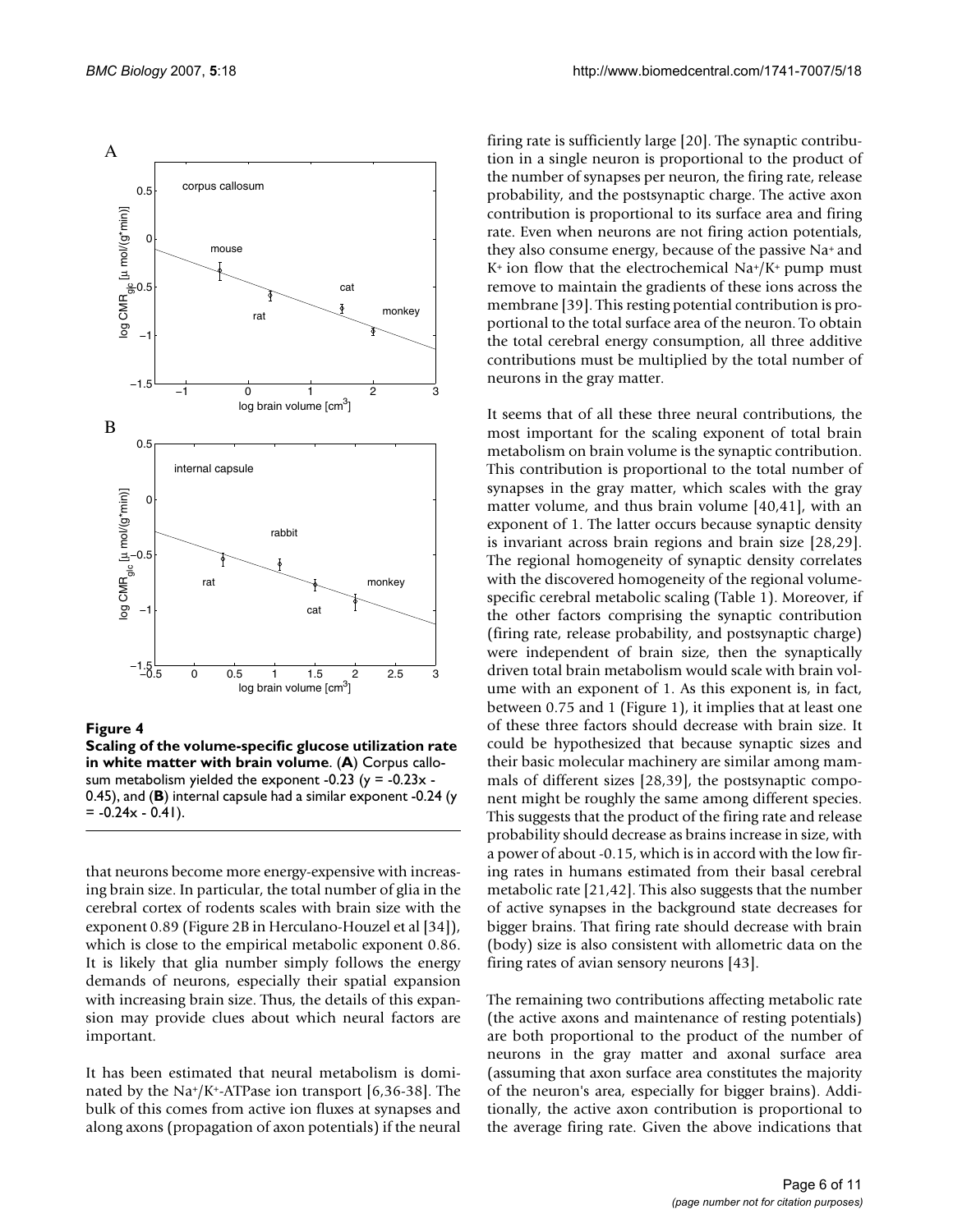the firing rate probably decreases with brain volume, the active axon contribution becomes less important for the total metabolic exponent as brains increase in size. Thus, one can focus only on the resting potential contribution. Because the product of the number of neurons and axonal surface area is proportional to the ratio of the volume of gray matter to axon diameter (due to the empirical fact that volumes of intracortical axons and gray matter are proportional across species [28]), the resting potential contribution produces the total metabolic exponent that is determined by the scaling exponent of the axon diameter against brain volume. The bigger the axonal exponent, the smaller the metabolic exponent. There are some sketchy experimental indications that axon diameter indeed increases with brain size [44,45], such as in the corpus callosum with the exponent  $\sim 0.07$  [44]. If similar allometry holds for the gray matter axons, the resting potential contribution would yield a total metabolic exponent also above 3/4.

### *Brain metabolism, computation, and design*

The fact that the synaptic metabolic contribution decreases with decreasing the rate of release probability, and that the active axon and resting potential metabolic contributions decrease with increasing axon diameter, has interesting functional consequences. A higher failure rate of synaptic transmission as brains get bigger not only saves energy but may also maximize information transfer to postsynaptic neurons [19]. Similarly, increasing axon diameter with brain size accomplishes three functions simultaneously: it reduces the specific metabolic rate, increases the number of synapses per neuron, and increases the speed of signal propagation in cortical circuits, which is proportional to the square root of the axon diameter [46,47]. It is difficult to say at this stage whether these relationships are accidental or are a result of some cerebral optimization.

We can estimate the allometric cost of information processing by determining how the amounts of metabolic energy per neuron and per synapse scale with brain size. As the total energy utilized by the entire cerebral cortex (gray matter) scales with its volume  $V_g$  with the exponent  $\sim$ 0.85 (Table 1, Figure 2E), the cerebral energy per neuron is proportional to

$$
V_g^{0.85}/(\rho_n V_g) \sim V_g^{0.05 - 0.17},
$$

that is, it increases with brain size. We used the fact that the neural density,  $\rho_{n}$  scales with brain volume with an exponent between -0.32 and -0.20 (based on data of Haug [48]; see Additional file 1, Figure S2). This increase is in accord with the trend of increasing number of glial cells per neuron in gray matter. The opposite is true for synapses, as the energy per synapse is proportional to

# $V_g^{0.85}/(\rho_s V_g) \sim V_g^{0.15}$

where  $\rho$ <sub>s</sub> is the synaptic density (independent of brain size). The finding of an increase in energy expenditure per neuron with increasing brain size is in contrast to findings in liver cells [49], in which metabolism decreases with body mass. This difference reflects the increase of neural size (its wire) and corresponding decrease in density with increasing brain volume (sizes of liver cells are roughly constant [50]). The declining trend for synapses again implies that their active fraction decreases as brains get bigger. These results have implications for coding and cortical organization. The fact that expanding neurons are energetically costly was probably a driving evolutionary force in decreasing their density in larger mammals (Additional file 1, Figure S2) and adopting sparse neural representations [18,20,21]. The latter factor is consistent with the idea of functional modularity of the cerebral cortex [40], that is, that primary information processing takes place in local modules/areas. The sizes of such modules/ areas seem to follow scaling rules [12,15,40], and have been shown to have almost brain size-independent connectedness [12] as opposed to neural connectedness, which decays with brain size [11,12].

### *Metabolism of gray versus white matter*

The data in Table 1 seem to indicate that the metabolic allometries of white matter and gray matter are different. This finding implies that as brains increase in size, the metabolism of white matter is less costly than that of gray matter. This is presumably beneficial for the total cerebral energetic expenditure, as white matter increases disproportionately faster than gray matter [9,40,51]. The difference in metabolism between white and gray matter may be caused by their apparent neuroanatomical differences, as most of the white matter axonal membrane is covered with a myelin sheath, which prevents ion flow and reduces metabolic cost.

### *Relation to metabolism of other tissues*

Most of the tissues in the body have a much lower specific metabolic rate than the brain, with the exception of four highly active organs: kidney, liver, heart [1] and gut [2]. There are no reliable data on *in vivo* allometric metabolic scaling in these tissues across different species (however, see Wang et al [52], where allometric exponents are given based on only 2–3 species). Allometric *in vitro* studies of  $Na<sup>+</sup>/K<sup>+</sup>-ATPase$  in kidney [53] and in brain [54] suggest that these two organs might have comparable specific metabolic exponents. It is possible to estimate and compare metabolic exponents for active tissues indirectly using allometric data on mitochondria size [55], as its total membrane surface area correlates with baseline oxygen consumption [55] (interestingly, the total mitochondrial volume in locomotor muscles is proportional to the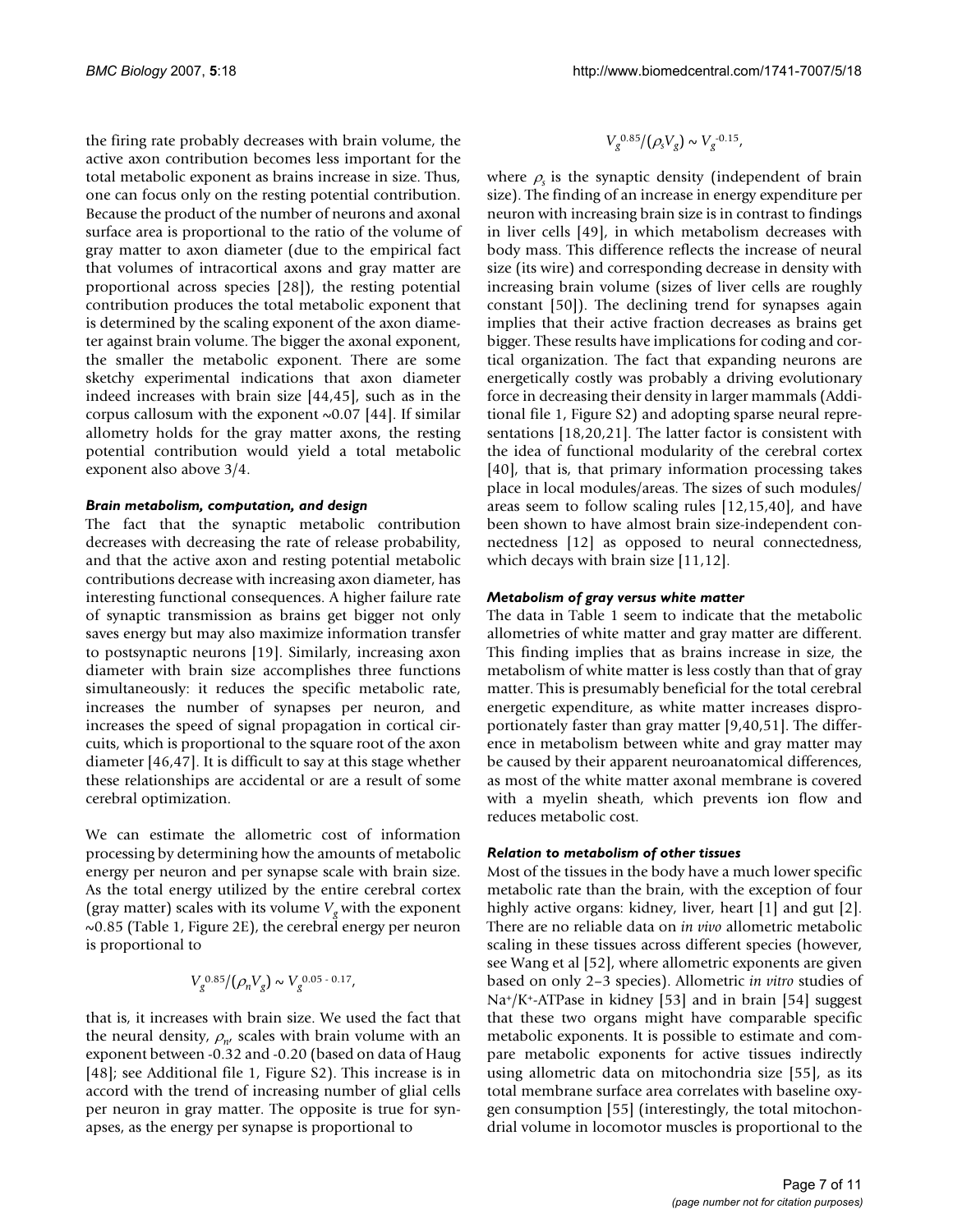maximum metabolic rate in mammals [56]). From these data one can find that the total mitochondrial surface area in brain scales with brain mass with an exponent of 0.86, i.e., exactly as in Figure 1. The corresponding scaling exponents for kidney, liver, and heart against their respective organ masses are smaller and closer to the 0.75 exponent: 0.71, 0.74, and 0.81. These exponents do not seem to relate directly to the exponents of sizes of these tissues on body size, as the masses of kidney and liver increase slower than body mass, while heart mass scales isometrically [1]. Thus, it appears that, in general, higher metabolic exponents do not necessarily lead to lower mass exponents.

If these exponents reflect a real difference in metabolic allometry between cerebral and non-cerebral tissues, it might be caused by differences in membrane chemical composition and ion pump activities, which is known as the "membrane pacemaker theory of metabolism" [38]. For example, it has been shown that heart, liver, kidney, and skeletal muscles display allometric variation in lipid composition, but brain tissue does not [57]. Other potential factors (some of which might be related to the membrane pacemaker hypothesis) affecting differences in the allometries of brain and other tissues include: (i) distinct ways in which energy is used in the brain and in other tissues (e.g., Na+/K+-ATPase dominates energy consumption only in the brain and kidney [3]); (ii) differences in modes of activity (cells outside nervous system exhibit graded electrical activity without firing Na+ action potentials); (iii) structural differences between brain and other highly active tissues (the size of non-cerebral cells is virtually independent of body mass and the cells lack elongated processes with synapses [50]); (iv) the existence of the blood-brain barrier, which restricts direct transport of molecules between bloodstream and nerve cells [39], and may affect substrate utilization rate and/or neural activity [58,59].

# *Supply-limited models of metabolic scaling*

In many studies of whole-body metabolism, the scaling exponent 0.75 was found [1,24], and it was argued that this value follows from a general model of hierarchical fractal-like transport networks [60], or from constrained geometric networks with balanced supply and demand [61]. Both of these models are based on the assumption that metabolic rates are determined solely by resource supply rates and are independent of cellular energy expenditure. This single-cause assumption has been challenged recently [62,63]. The main arguments against the supply-limited models are that: (i) rate of blood flow adjusts itself to the physiological demands of tissue, and in resting animals is well below its maximal limit; and (ii) cellular metabolic rates decline with increasing body size [49] (at least for non-cerebral cells). Thus, a "multiplecauses" scenario of metabolic scaling has been proposed [62,63], which in essence argues that supply rate is only one of the factors and should be considered together with other factors characterizing utilization of cellular energy. The approach taken in this paper is similar in spirit, i.e., given that the total cerebral metabolic exponent is 0.86, simple supply-limited models are rejected as a possible explanation for brain metabolic scaling. Instead, the most energetically expensive cellular factors that are most likely to affect the metabolic exponent were identified. In this sense, this approach can also be viewed as a multiplecause model of cerebral metabolic scaling.

# **Conclusion**

Figures 1, 2, 3 and Table 1 provide empirical evidence that the scaling exponents describing global and regional brain metabolism are significantly different ( $p \le 0.05$ ) from the much-cited exponent of 3/4, which calls into question the direct applicability of supply-limited models [60,61] to brain metabolism. The exceptions are white matter structures, which seem to exhibit "regular" metabolic exponents (Figure 4). The empirical results presented in this paper show a striking uniformity of the allometric metabolic exponents over almost the entire gray matter of mammalian brains at normal resting conditions, despite anatomical and functional heterogeneity of different regions and their different levels of activation. This regional scaling uniformity is surprising, as activity level could potentially affect the scaling exponent. For example, the total metabolic rate of maximally exercised body scales with body mass well above 0.75, with an exponent of 0.88 [56,64].

# **Methods**

In vivo data of the cerebral oxygen (CMRO<sub>2</sub>) and glucose (CMRglc) utilization rates of unanesthetized adult animals at resting conditions were collected from various sources [5,65-99] (see Additional file 1). In those studies, the measurements of glucose utilization in all species were performed by essentially the same method or its modification (in human and baboon), and thus all glucose data are directly comparable. There is a small method variability for oxygen data, as the same technique was applied to five of seven species (except cat and dog). However, this variability does not affect the scaling exponent (Figure 1A); it is the same even if only single-method mammals are included in the plot. Glucose utilization data represent both global and regional cerebral metabolism.

The investigated mammals comprised: Swiss mouse, squirrel, rabbit, goat (all glucose data only), dog (oxygen data only), cat, Sprague-Dawley rat, macaque monkey, baboon, sheep, and human. The investigated brain structures comprised: cerebral cortex (visual, prefrontal, fron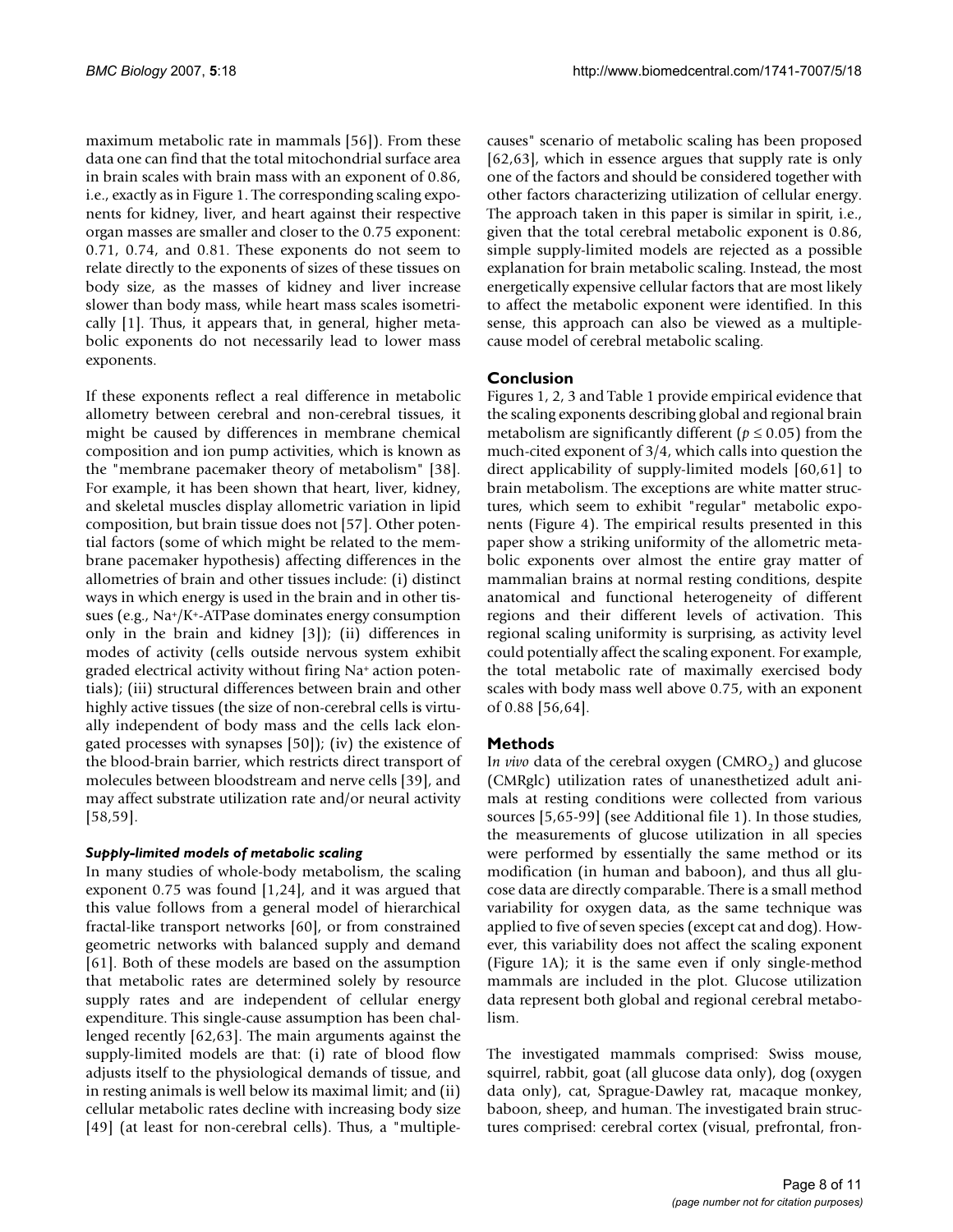tal, sensorimotor, parietal, temporal, cingulate, occipital), thalamus (including lateral geniculate nucleus and medial geniculate nucleus), hypothalamus (and separately, the mammillary body), cerebellum (including cerebellar cortex and dentate nucleus), basal ganglia (caudate, substantia nigra, globus pallidus), limbic system (hippocampus, amygdala, septum), brain stem (superior colliculus, inferior colliculus), and white matter (corpus callosum, internal capsule). In cases when there was more than one data point for a given animal or a brain structure, an arithmetic mean of all values was taken.

Allometric metabolism of the entire cerebral cortex (presented in Figure 2E), was obtained by computing an arithmetic mean of glucose utilization in the eight cortical areas listed above for each animal. Glucose utilization of a given area was itself an average of values taken from different sources. If data for all eight areas were not available, data were averaged over fewer areas. For consistency, an alternative method of averaging was also used: the first averaging was performed for a given data source, and the second for different sources representing the same animal. In this method, because different sources differed in the number of cortical areas studied, averaging in many cases was performed over a significantly different number of areas. However, both methods gave statistically identical scaling exponents for the cerebral cortex metabolism (Additional file 1, Figure S1).

The allometric metabolism of the entire brain was obtained by using either direct data quoted by authors, or, if not available, by computing an arithmetic mean of glucose consumption in all brain structures provided by the authors. For all scaling plots, the brain volumes were taken from Hofman [41] and Stephan et al [100], or from the source.

# **Additional material**

# **Additional file 1**

*"Supplementary information for 'Global and regional brain metabolic scaling...'". The file contains figures with the scaling of neural density on brain size. It also contains tables with collected data of glucose (and oxygen) metabolic utilization rates in various brain regions across mammalian species. Glucose utilization data were taken from the following sources for: mouse [65,66]; rat [67-73]; rabbit [74]; squirrel [75]; cat [76-80]; macaque monkey [81-84]; baboon [85]; goat [86]; sheep [87] (both glucose and oxygen); human [5,88[-93](#page-10-0)]. Oxygen consumption data were taken from the following sources for: rat [94]; cat [95]; dog [96]; macaque monkey [97]; baboon [98]; human [5,99].* Click here for file

[\[http://www.biomedcentral.com/content/supplementary/1741-](http://www.biomedcentral.com/content/supplementary/1741-7007-5-18-S1.pdf) 7007-5-18-S1.pdf]

### **Acknowledgements**

The work was supported by the Sloan-Swartz Fellowship and by the Caltech Center for Biological Circuit Design.

### **References**

- 1. Schmidt-Nielsen K: **[Scaling: Why is Animal Size so Important?](http://www.ncbi.nlm.nih.gov/entrez/query.fcgi?cmd=Retrieve&db=PubMed&dopt=Abstract&list_uids=6381437)** Cambridge: Cambridge Univ. Press; 1984.
- 2. Aiello LC, Wheeler P: **The expensive-tissue hypothesis: the brain and the digestive-system in human and primate evolution.** *Curr Anthrop* 1995, **36:**199-221.
- 3. Rolfe DFS, Brown GC: **[Cellular energy utilization and molecu](http://www.ncbi.nlm.nih.gov/entrez/query.fcgi?cmd=Retrieve&db=PubMed&dopt=Abstract&list_uids=9234964)[lar origin of standard metabolic rate in mammals.](http://www.ncbi.nlm.nih.gov/entrez/query.fcgi?cmd=Retrieve&db=PubMed&dopt=Abstract&list_uids=9234964)** *Physiol Rev* 1997, **77:**731-758.
- 4. Siesjö B: **Brain Energy Metabolism.** New York: Wiley; 1978.
- 5. Clarke DD, Sokoloff L: *Basic Neurochemistry* Edited by: Siegel GJ, et al. New York: Raven Press; 1994:645-680.
- 6. Ames A: **[CNS energy metabolism as related to function.](http://www.ncbi.nlm.nih.gov/entrez/query.fcgi?cmd=Retrieve&db=PubMed&dopt=Abstract&list_uids=11086186)** *Brain Res Rev* 2000, **34:**42-68.
- 7. Laughlin SB, de Ruyter van Steveninck RR, Anderson JC: **[The meta](http://www.ncbi.nlm.nih.gov/entrez/query.fcgi?cmd=Retrieve&db=PubMed&dopt=Abstract&list_uids=10195106)[bolic cost of neural information.](http://www.ncbi.nlm.nih.gov/entrez/query.fcgi?cmd=Retrieve&db=PubMed&dopt=Abstract&list_uids=10195106)** *Nature Neurosci* 1998, **1:**36-41.
- 8. Finlay BL, Darlington RB: **[Linked regularities in the develop](http://www.ncbi.nlm.nih.gov/entrez/query.fcgi?cmd=Retrieve&db=PubMed&dopt=Abstract&list_uids=7777856)[ment and evolution of mammalian brains.](http://www.ncbi.nlm.nih.gov/entrez/query.fcgi?cmd=Retrieve&db=PubMed&dopt=Abstract&list_uids=7777856)** *Science* 1995, **268:**1578-1584.
- 9. Barton RA, Harvey PH: **[Mosaic evolution of brain structure in](http://www.ncbi.nlm.nih.gov/entrez/query.fcgi?cmd=Retrieve&db=PubMed&dopt=Abstract&list_uids=10890446) [mammals.](http://www.ncbi.nlm.nih.gov/entrez/query.fcgi?cmd=Retrieve&db=PubMed&dopt=Abstract&list_uids=10890446)** *Nature* 2000, **405:**1055-1058.
- 10. Clark DA, Mitra PP, Wang SSH: **[Scalable architecture in mam](http://www.ncbi.nlm.nih.gov/entrez/query.fcgi?cmd=Retrieve&db=PubMed&dopt=Abstract&list_uids=11346794)[malian brains.](http://www.ncbi.nlm.nih.gov/entrez/query.fcgi?cmd=Retrieve&db=PubMed&dopt=Abstract&list_uids=11346794)** *Nature* 2001, **411:**189-193.
- 11. Karbowski J: **[Optimal wiring principle and plateaus in the](http://www.ncbi.nlm.nih.gov/entrez/query.fcgi?cmd=Retrieve&db=PubMed&dopt=Abstract&list_uids=11328051) [degree of separation for cortical neurons.](http://www.ncbi.nlm.nih.gov/entrez/query.fcgi?cmd=Retrieve&db=PubMed&dopt=Abstract&list_uids=11328051)** *Phys Rev Lett* 2001, **86:**3674-3677.
- 12. Karbowski J: **[How does connectivity between cortical areas](http://www.ncbi.nlm.nih.gov/entrez/query.fcgi?cmd=Retrieve&db=PubMed&dopt=Abstract&list_uids=14618069) [depend on brain size? Implications for efficient computation.](http://www.ncbi.nlm.nih.gov/entrez/query.fcgi?cmd=Retrieve&db=PubMed&dopt=Abstract&list_uids=14618069)** *J Comput Neurosci* 2003, **15:**347-356.
- 13. Stevens CF: **[An evolutionary scaling law for the primate visual](http://www.ncbi.nlm.nih.gov/entrez/query.fcgi?cmd=Retrieve&db=PubMed&dopt=Abstract&list_uids=11346795)** [system and its basis in cortical function.](http://www.ncbi.nlm.nih.gov/entrez/query.fcgi?cmd=Retrieve&db=PubMed&dopt=Abstract&list_uids=11346795) **411:**193-195.
- 14. Chklovskii DB, Schikorski T, Stevens CF: **[Wiring optimization in](http://www.ncbi.nlm.nih.gov/entrez/query.fcgi?cmd=Retrieve&db=PubMed&dopt=Abstract&list_uids=11988166) [cortical circuits.](http://www.ncbi.nlm.nih.gov/entrez/query.fcgi?cmd=Retrieve&db=PubMed&dopt=Abstract&list_uids=11988166)** *Neuron* 2002, **34:**341-347.
- 15. Chklovskii DB: **[Synaptic connectivity and neural morphology:](http://www.ncbi.nlm.nih.gov/entrez/query.fcgi?cmd=Retrieve&db=PubMed&dopt=Abstract&list_uids=15233911) [two sides of the same coin.](http://www.ncbi.nlm.nih.gov/entrez/query.fcgi?cmd=Retrieve&db=PubMed&dopt=Abstract&list_uids=15233911)** *Neuron* 2004, **43:**1-20.
- 16. Sporns O, Chialvo DR, Kaiser M, Hilgetag CC: **[Organization,](http://www.ncbi.nlm.nih.gov/entrez/query.fcgi?cmd=Retrieve&db=PubMed&dopt=Abstract&list_uids=15350243) [development and function of complex brain networks.](http://www.ncbi.nlm.nih.gov/entrez/query.fcgi?cmd=Retrieve&db=PubMed&dopt=Abstract&list_uids=15350243)** *Trends Cogn Sci* 2004, **8:**418-425.
- 17. Striedter GF: **[Principles of brain evolution.](http://www.ncbi.nlm.nih.gov/entrez/query.fcgi?cmd=Retrieve&db=PubMed&dopt=Abstract&list_uids=15685220)** Sunderland, MA: Sinauer Assoc; 2005.
- 18. Levy WB, Baxter RA: **[Energy efficient neural codes.](http://www.ncbi.nlm.nih.gov/entrez/query.fcgi?cmd=Retrieve&db=PubMed&dopt=Abstract&list_uids=8868566)** *Neural Comput* 1996, **8:**531-543.
- 19. Levy WB, Baxter RA: **[Energy-efficient neuronal computation](http://www.ncbi.nlm.nih.gov/entrez/query.fcgi?cmd=Retrieve&db=PubMed&dopt=Abstract&list_uids=12040082) [via quantal synaptic failures.](http://www.ncbi.nlm.nih.gov/entrez/query.fcgi?cmd=Retrieve&db=PubMed&dopt=Abstract&list_uids=12040082)** *J Neurosci* 2002, **22:**4746-4755.
- 20. Attwell D, Laughlin SB: **[An energy budget for signaling in the](http://www.ncbi.nlm.nih.gov/entrez/query.fcgi?cmd=Retrieve&db=PubMed&dopt=Abstract&list_uids=11598490) [grey matter of the brain.](http://www.ncbi.nlm.nih.gov/entrez/query.fcgi?cmd=Retrieve&db=PubMed&dopt=Abstract&list_uids=11598490)** *J Cereb Blood Flow Metab* 2001, **21:**1133-1145.
- 21. Lennie P: **[The cost of cortical computation.](http://www.ncbi.nlm.nih.gov/entrez/query.fcgi?cmd=Retrieve&db=PubMed&dopt=Abstract&list_uids=12646132)** *Curr Biol* 2003, **13:**493-497.
- 22. Sibson NR, Dhankhar A, Mason GF, Rothman DL, Behar KL, Shulman RG: **[Stoichiometric coupling of brain glucose metabolism](http://www.ncbi.nlm.nih.gov/entrez/query.fcgi?cmd=Retrieve&db=PubMed&dopt=Abstract&list_uids=9419373) [and glutamatergic neuronal activity.](http://www.ncbi.nlm.nih.gov/entrez/query.fcgi?cmd=Retrieve&db=PubMed&dopt=Abstract&list_uids=9419373)** *Proc Natl Acad Sci USA* 1998, **95:**316-321.
- 23. Vanzetta I, Grinvald A: **[Increased cortical oxidative metabolism](http://www.ncbi.nlm.nih.gov/entrez/query.fcgi?cmd=Retrieve&db=PubMed&dopt=Abstract&list_uids=10567261) [due to sensory stimulation: Implications for functional brain](http://www.ncbi.nlm.nih.gov/entrez/query.fcgi?cmd=Retrieve&db=PubMed&dopt=Abstract&list_uids=10567261) [imaging.](http://www.ncbi.nlm.nih.gov/entrez/query.fcgi?cmd=Retrieve&db=PubMed&dopt=Abstract&list_uids=10567261)** *Science* 1999, **286:**1555-1558.
- 24. Kleiber M: **Body size and metabolism.** *Hilgardia* 1932, **6:**315-353.
- 25. White CR, Seymour RS: **[Mammalian basal metabolic rate is](http://www.ncbi.nlm.nih.gov/entrez/query.fcgi?cmd=Retrieve&db=PubMed&dopt=Abstract&list_uids=12637681) [proportional to body mass2/3.](http://www.ncbi.nlm.nih.gov/entrez/query.fcgi?cmd=Retrieve&db=PubMed&dopt=Abstract&list_uids=12637681)** *Proc Natl Acad Sci USA* 2003, **100:**4046-4049.
- 26. Martin RD: **[Relative brain size and basal metabolic rate in ter](http://www.ncbi.nlm.nih.gov/entrez/query.fcgi?cmd=Retrieve&db=PubMed&dopt=Abstract&list_uids=7266659)[restrial vertebrates.](http://www.ncbi.nlm.nih.gov/entrez/query.fcgi?cmd=Retrieve&db=PubMed&dopt=Abstract&list_uids=7266659)** *Nature* 1981, **293:**57-60.
- 27. Martin RD: **Scaling of the mammalian: The maternal energy hypothesis.** *News in Physiological Sciences* 1996, **11:**149-156.
- 28. Braitenberg V, Schuz A: **[Cortex: Statistics and Geometry of](http://www.ncbi.nlm.nih.gov/entrez/query.fcgi?cmd=Retrieve&db=PubMed&dopt=Abstract&list_uids=10352235) [Neural Connectivity.](http://www.ncbi.nlm.nih.gov/entrez/query.fcgi?cmd=Retrieve&db=PubMed&dopt=Abstract&list_uids=10352235)** Berlin: Springer-Verlag; 1998.
- 29. Cragg BG: **The density of synapses and neurones in the motor and visual areas of the cerebral cortex.** *J Anatomy* 1967, **101:**639-654.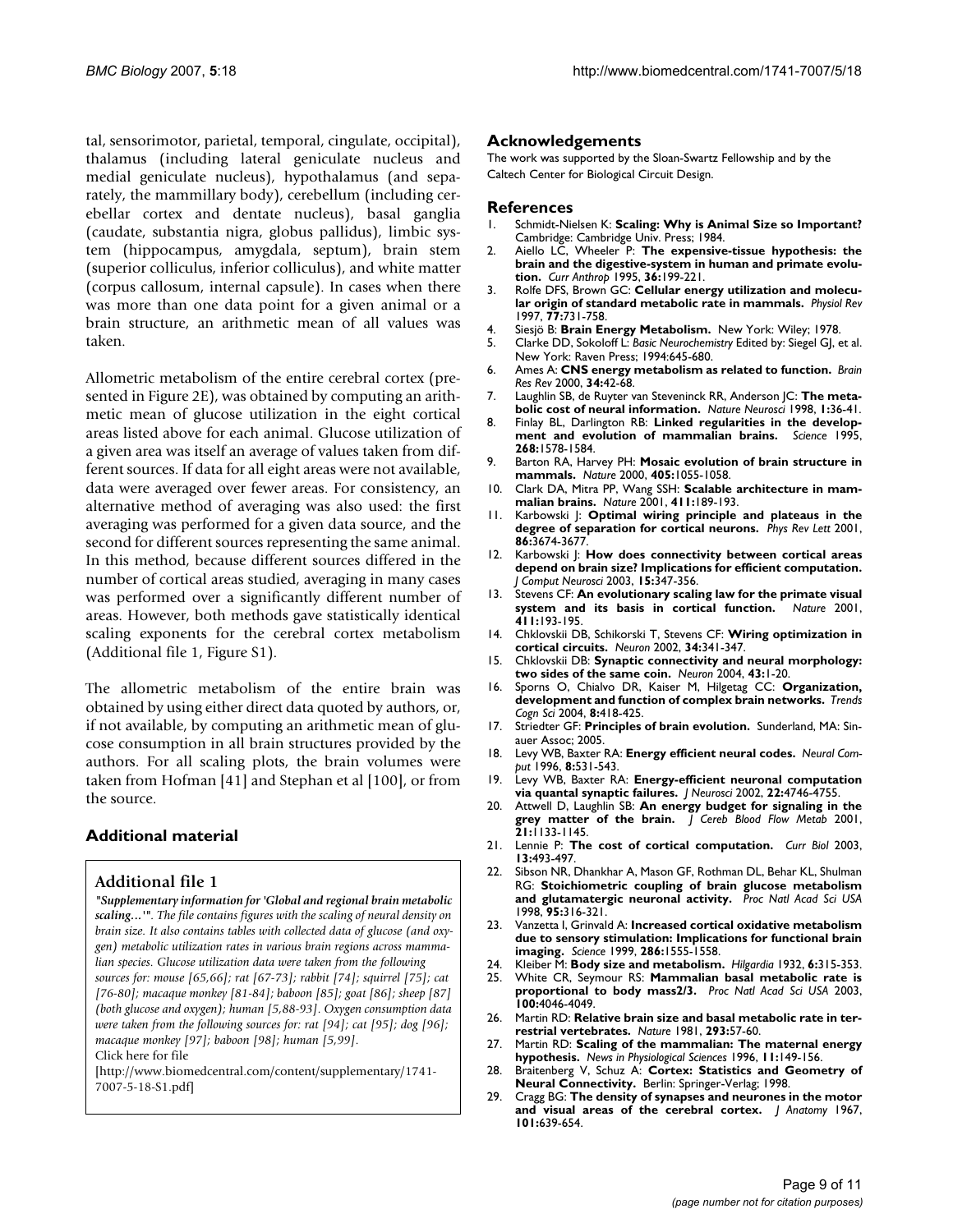- 30. Harvey PH, Pagel M: **The comparative method in evolutionary biology.** Oxford, UK: Oxford University Press; 1991.
- 31. Garland T, Bennett AF, Rezende EL: **[Phylogenetic approaches in](http://www.ncbi.nlm.nih.gov/entrez/query.fcgi?cmd=Retrieve&db=PubMed&dopt=Abstract&list_uids=16081601) [comparative physiology.](http://www.ncbi.nlm.nih.gov/entrez/query.fcgi?cmd=Retrieve&db=PubMed&dopt=Abstract&list_uids=16081601)** *J Exp Biol* 2005, **208:**3015-3035.
- 32. Tsacopoulos M, Magistretti PJ: **[Metabolic coupling between glia](http://www.ncbi.nlm.nih.gov/entrez/query.fcgi?cmd=Retrieve&db=PubMed&dopt=Abstract&list_uids=8558256) [and neurons.](http://www.ncbi.nlm.nih.gov/entrez/query.fcgi?cmd=Retrieve&db=PubMed&dopt=Abstract&list_uids=8558256)** *J Neurosci* 1996, **16:**877-885.
- 33. Magistretti PJ: **[Neuron-glia metabolic coupling and plasticity.](http://www.ncbi.nlm.nih.gov/entrez/query.fcgi?cmd=Retrieve&db=PubMed&dopt=Abstract&list_uids=16731806)** *J Exp Biol* 2006, **209:**2304-2311.
- 34. Herculano-Houzel S, Mota B, Lent R: **[Cellular scaling rules for](http://www.ncbi.nlm.nih.gov/entrez/query.fcgi?cmd=Retrieve&db=PubMed&dopt=Abstract&list_uids=16880386) [rodent brains.](http://www.ncbi.nlm.nih.gov/entrez/query.fcgi?cmd=Retrieve&db=PubMed&dopt=Abstract&list_uids=16880386)** *Proc Natl Acad Sci USA* 2006, **103:**12138-12143.
- 35. Sherwood CC, Stimpson CD, Raghanti MA, Wildman DE, Uddin M, Grossman LI, Goodman M, Redmond JC, Bonar CJ, Erwin JM, Hof PR: **[Evolution of increased glia-neuron ratios in the human fron](http://www.ncbi.nlm.nih.gov/entrez/query.fcgi?cmd=Retrieve&db=PubMed&dopt=Abstract&list_uids=16938869)[tal cortex.](http://www.ncbi.nlm.nih.gov/entrez/query.fcgi?cmd=Retrieve&db=PubMed&dopt=Abstract&list_uids=16938869)** *Proc Natl Acad Sci USA* 2006, **103:**13606-13611.
- <span id="page-9-0"></span>36. Astrup J, Sorensen PM, Sorensen HR: **Oxygen and glucose consumption related to Na+-K+ [transport in canine brain.](http://www.ncbi.nlm.nih.gov/entrez/query.fcgi?cmd=Retrieve&db=PubMed&dopt=Abstract&list_uids=7303061)** *Stroke* 1981, **12:**726-730.
- 37. Erecinska M, Silver IA: **[ATP and brain function.](http://www.ncbi.nlm.nih.gov/entrez/query.fcgi?cmd=Retrieve&db=PubMed&dopt=Abstract&list_uids=2642915)** *J Cereb Blood Flow Metab* 1989, **9:**2-19.
- 38. Hulbert AJ, Else PL: **[Mechanisms underlying the cost of living in](http://www.ncbi.nlm.nih.gov/entrez/query.fcgi?cmd=Retrieve&db=PubMed&dopt=Abstract&list_uids=10845090) [animals.](http://www.ncbi.nlm.nih.gov/entrez/query.fcgi?cmd=Retrieve&db=PubMed&dopt=Abstract&list_uids=10845090)** *Annu Rev Physiol* 2000, **62:**207-235.
- 39. Kandel ER, Schwartz JH, Jessell TM: **Principles of Neural Science.** Norwalk, Connecticut: Appleton and Lange; 1991.
- 40. Prothero JW: **Cortical scaling in mammals: A repeating units model.** *J Brain Res* 1997, **38:**195-207.
- 41. Hofman MA: **[Size and shape of the cerebral cortex in mam](http://www.ncbi.nlm.nih.gov/entrez/query.fcgi?cmd=Retrieve&db=PubMed&dopt=Abstract&list_uids=3056571)[mals. II. The cortical volume.](http://www.ncbi.nlm.nih.gov/entrez/query.fcgi?cmd=Retrieve&db=PubMed&dopt=Abstract&list_uids=3056571)** *Brain Behav Evol* 1988, **32:**17-26.
- 42. Shoham S, O'Connor DH, Segev R: **How silent is the brain: is there a "dark matter" problem in neuroscience?** *J Comp Physiol* 2006, **A 192:**777-784.
- 43. Hempleman SC, Kilgore DL Jr, Colby C, Bavis RW, Powell FL: **[Spike](http://www.ncbi.nlm.nih.gov/entrez/query.fcgi?cmd=Retrieve&db=PubMed&dopt=Abstract&list_uids=16081605) [firing allometry in avian intrapulmonary chemoreceptors:](http://www.ncbi.nlm.nih.gov/entrez/query.fcgi?cmd=Retrieve&db=PubMed&dopt=Abstract&list_uids=16081605) [matching neural code to body size.](http://www.ncbi.nlm.nih.gov/entrez/query.fcgi?cmd=Retrieve&db=PubMed&dopt=Abstract&list_uids=16081605)** *J Exp Biol* 2005, **208:**3065-3073.
- 44. Olivares R, Montiel J, Aboitiz F: **[Species differences and similari](http://www.ncbi.nlm.nih.gov/entrez/query.fcgi?cmd=Retrieve&db=PubMed&dopt=Abstract&list_uids=11435670)[ties in the fine structure of the mammalian corpus callosum.](http://www.ncbi.nlm.nih.gov/entrez/query.fcgi?cmd=Retrieve&db=PubMed&dopt=Abstract&list_uids=11435670)** *Brain Behav Evol* 2001, **57:**98-105.
- 45. Harrison KH, Hof PR, Wang SSH: **[Scaling laws in the mammalian](http://www.ncbi.nlm.nih.gov/entrez/query.fcgi?cmd=Retrieve&db=PubMed&dopt=Abstract&list_uids=12815248) [neocortex: Does form provide clues to function?](http://www.ncbi.nlm.nih.gov/entrez/query.fcgi?cmd=Retrieve&db=PubMed&dopt=Abstract&list_uids=12815248)** *J Neurocytol* 2002, **31:**289-298.
- 46. Hodgkin AL: **[A note on conduction velocity.](http://www.ncbi.nlm.nih.gov/entrez/query.fcgi?cmd=Retrieve&db=PubMed&dopt=Abstract&list_uids=13192767)** *J Physiol* 1954, **125:**221-224.
- 47. Koch C: **Biophysics of computation.** Oxford, UK: Oxford Univ. Press; 1998.
- 48. Haug H: **Brain sizes, surfaces, and neuronal sizes of the cortex cerebri: A stereological investigation of Man and his variability and a comparison with some mammals (primates, whales, marsupials, insectivores, and one elephant).** *Am J Anatomy* 1987, **180:**126-142.
- 49. Porter RK, Brand MD: **[Cellular oxygen consumption depends](http://www.ncbi.nlm.nih.gov/entrez/query.fcgi?cmd=Retrieve&db=PubMed&dopt=Abstract&list_uids=7631898) [on body mass.](http://www.ncbi.nlm.nih.gov/entrez/query.fcgi?cmd=Retrieve&db=PubMed&dopt=Abstract&list_uids=7631898)** *Am J Physiol* 1995, **269:**R226-R228.
- 50. Purves D: **Body and Brain.** Cambridge, Massachusetts: Harvard Univ. Press; 1988.
- 51. Zhang K, Sejnowski TJ: **[A universal scaling law between gray](http://www.ncbi.nlm.nih.gov/entrez/query.fcgi?cmd=Retrieve&db=PubMed&dopt=Abstract&list_uids=10792049) [matter and white matter of cerebral cortex.](http://www.ncbi.nlm.nih.gov/entrez/query.fcgi?cmd=Retrieve&db=PubMed&dopt=Abstract&list_uids=10792049)** *Proc Natl Acad Sci USA* 2000, **97:**5621-5626.
- 52. Wang Z, O'Connor TP, Heshka S, Heymsfield SB: **[The reconstruc](http://www.ncbi.nlm.nih.gov/entrez/query.fcgi?cmd=Retrieve&db=PubMed&dopt=Abstract&list_uids=11694627)[tion of Kleiber's law at the organ-tissue level.](http://www.ncbi.nlm.nih.gov/entrez/query.fcgi?cmd=Retrieve&db=PubMed&dopt=Abstract&list_uids=11694627)** *J Nutr* 2001, **131:**2967-2970.
- 53. Turner N, Haga KL, Hulbert AJ, Else PL: **Relationship between body size, Na+-K+-ATPase activity, and membrane lipid composition in mammal and bird kidney.** *Am J Physiol* 2005, **288:**R301-R310.
- 54. Turner N, Else PL, Hulbert AJ: **[An allometric comparison of](http://www.ncbi.nlm.nih.gov/entrez/query.fcgi?cmd=Retrieve&db=PubMed&dopt=Abstract&list_uids=15634855) [microsomal membrane lipid composition and sodium pump](http://www.ncbi.nlm.nih.gov/entrez/query.fcgi?cmd=Retrieve&db=PubMed&dopt=Abstract&list_uids=15634855) [molecular activity in the brain of mammals and birds.](http://www.ncbi.nlm.nih.gov/entrez/query.fcgi?cmd=Retrieve&db=PubMed&dopt=Abstract&list_uids=15634855)** *J Exp Biol* 2005, **208:**371-381.
- 55. Else PL, Hulbert AJ: **[Mammals: an allometric study of metabo](http://www.ncbi.nlm.nih.gov/entrez/query.fcgi?cmd=Retrieve&db=PubMed&dopt=Abstract&list_uids=3985183)[lism at tissue and mitochondrial level.](http://www.ncbi.nlm.nih.gov/entrez/query.fcgi?cmd=Retrieve&db=PubMed&dopt=Abstract&list_uids=3985183)** *Am J Physiol* 1985, **248:**R415-R421.
- 56. Weibel ER, Hoppeler H: **[Exercise-induced maximal metabolic](http://www.ncbi.nlm.nih.gov/entrez/query.fcgi?cmd=Retrieve&db=PubMed&dopt=Abstract&list_uids=15855395) [rate scales with muscle aerobic capacity.](http://www.ncbi.nlm.nih.gov/entrez/query.fcgi?cmd=Retrieve&db=PubMed&dopt=Abstract&list_uids=15855395)** *J Exp Biol* 2005, **208:**1635-1644.
- 57. Hulbert AJ, Else PL: **[Membranes and the setting of energy](http://www.ncbi.nlm.nih.gov/entrez/query.fcgi?cmd=Retrieve&db=PubMed&dopt=Abstract&list_uids=15855390) [demand.](http://www.ncbi.nlm.nih.gov/entrez/query.fcgi?cmd=Retrieve&db=PubMed&dopt=Abstract&list_uids=15855390)** *J Exp Biol* 2005, **208:**1593-1599.
- 58. Devor A, Dunn AK, Andermann ML, Ulbert I, Boas DA, Dale AM: **[Coupling of total hemoglobin concentration, oxygenation,](http://www.ncbi.nlm.nih.gov/entrez/query.fcgi?cmd=Retrieve&db=PubMed&dopt=Abstract&list_uids=12873390) [and neural activity in rat somatosensory cortex.](http://www.ncbi.nlm.nih.gov/entrez/query.fcgi?cmd=Retrieve&db=PubMed&dopt=Abstract&list_uids=12873390)** *Neuron* 2003, **39:**353-359.
- 59. Sheth SA, Nemoto M, Guiou M, Walker M, Pouratian N, Toga AW: **[Linear and nonlinear relationships between neural activity,](http://www.ncbi.nlm.nih.gov/entrez/query.fcgi?cmd=Retrieve&db=PubMed&dopt=Abstract&list_uids=15091348) [oxygen metabolism, and hemodynamic responses.](http://www.ncbi.nlm.nih.gov/entrez/query.fcgi?cmd=Retrieve&db=PubMed&dopt=Abstract&list_uids=15091348)** *Neuron* 2004, **42:**347-355.
- 60. West GB, Brown JH, Enquist BJ: **[A general model for the origin](http://www.ncbi.nlm.nih.gov/entrez/query.fcgi?cmd=Retrieve&db=PubMed&dopt=Abstract&list_uids=9082983) [of allometric scaling laws in biology.](http://www.ncbi.nlm.nih.gov/entrez/query.fcgi?cmd=Retrieve&db=PubMed&dopt=Abstract&list_uids=9082983)** *Science* 1997, **276:**122-126.
- 61. Banavar JR, Damuth J, Maritan A, Rinaldo A: **Supply-demand bal-**<br>ance and metabolic scaling. Proc Natl Acad USA 2002, ance and metabolic scaling. **99:**10506-10509.
- 62. Darveau CA, Suarez RK, Andrews RD, Hochachka PW: **[Allometric](http://www.ncbi.nlm.nih.gov/entrez/query.fcgi?cmd=Retrieve&db=PubMed&dopt=Abstract&list_uids=12000958) [cascades as a unifying principle of body mass effects on](http://www.ncbi.nlm.nih.gov/entrez/query.fcgi?cmd=Retrieve&db=PubMed&dopt=Abstract&list_uids=12000958) [metabolism.](http://www.ncbi.nlm.nih.gov/entrez/query.fcgi?cmd=Retrieve&db=PubMed&dopt=Abstract&list_uids=12000958)** *Nature* 2002, **417:**166-170.
- 63. Suarez RK, Darveau CA: **[Multi-level regulation and metabolic](http://www.ncbi.nlm.nih.gov/entrez/query.fcgi?cmd=Retrieve&db=PubMed&dopt=Abstract&list_uids=15855394) [scaling.](http://www.ncbi.nlm.nih.gov/entrez/query.fcgi?cmd=Retrieve&db=PubMed&dopt=Abstract&list_uids=15855394)** *J Exp Biol* 2005, **208:**1627-1634.
- 64. Bishop CM: **The maximum oxygen consumption and aerobic scope of birds and mammals: getting to the heart of the matter.** *Proc R Soc* 1999, **B 266:**2275-2281.
- 65. Bouilleret V, Boyet S, Marescaux C, Nehlig A: **[Mapping of the pro](http://www.ncbi.nlm.nih.gov/entrez/query.fcgi?cmd=Retrieve&db=PubMed&dopt=Abstract&list_uids=10678750)[gressive metabolic changes occurring during the develop](http://www.ncbi.nlm.nih.gov/entrez/query.fcgi?cmd=Retrieve&db=PubMed&dopt=Abstract&list_uids=10678750)ment of hippocampal sclerosis in a model of mesial temporal [lobe epilepsy.](http://www.ncbi.nlm.nih.gov/entrez/query.fcgi?cmd=Retrieve&db=PubMed&dopt=Abstract&list_uids=10678750)** *Brain Res* 2000, **852:**255-262.
- Quelven I, Roussin A, Zajac JM: **Functional consequences of neuropeptide FF receptors stimulation in mouse: A cerebral glucose uptake study.** *Neurosci* 2004, **126:**441-449.
- 67. Dube C, Boyet S, Marescaux C, Nehlig A: **Relationship between neuronal loss and interictal glucose metabolism during the chronic phase of the lithium-pilocarpine model of epilepsy in the immature and adult rat.** *Exper Neurol* 2001, **167:**227-241.
- 68. Nehlig A, de Vasconcelos A, Boyet S: **[Quantitative autoradio](http://www.ncbi.nlm.nih.gov/entrez/query.fcgi?cmd=Retrieve&db=PubMed&dopt=Abstract&list_uids=3249228)[graphic measurement of local cerebral glucose utilization in](http://www.ncbi.nlm.nih.gov/entrez/query.fcgi?cmd=Retrieve&db=PubMed&dopt=Abstract&list_uids=3249228) [freely moving rats during postnatal development.](http://www.ncbi.nlm.nih.gov/entrez/query.fcgi?cmd=Retrieve&db=PubMed&dopt=Abstract&list_uids=3249228)** *J Neurosci* 1988, **8:**2321-2333.
- 69. Nehlig A, Boyet S: **[Dose-response study of caffeine effects on](http://www.ncbi.nlm.nih.gov/entrez/query.fcgi?cmd=Retrieve&db=PubMed&dopt=Abstract&list_uids=10700599) [cerebral functional activity with a specific focus on depend](http://www.ncbi.nlm.nih.gov/entrez/query.fcgi?cmd=Retrieve&db=PubMed&dopt=Abstract&list_uids=10700599)[ence.](http://www.ncbi.nlm.nih.gov/entrez/query.fcgi?cmd=Retrieve&db=PubMed&dopt=Abstract&list_uids=10700599)** *Brain Res* 2000, **858:**71-77.
- 70. Levant B, Pazdernik TL: **[Differential effects of ibogaine on local](http://www.ncbi.nlm.nih.gov/entrez/query.fcgi?cmd=Retrieve&db=PubMed&dopt=Abstract&list_uids=15019575) [cerebral glucose utilization in drug-naïve and morphine](http://www.ncbi.nlm.nih.gov/entrez/query.fcgi?cmd=Retrieve&db=PubMed&dopt=Abstract&list_uids=15019575)[dependent rats.](http://www.ncbi.nlm.nih.gov/entrez/query.fcgi?cmd=Retrieve&db=PubMed&dopt=Abstract&list_uids=15019575)** *Brain Res* 2004, **1003:**159-167.
- 71. Waschke K, Schrock H, Albrecht M, van Ackern K, Kuschinsky W: **[Local cerebral blood flow and glucose utilization after blood](http://www.ncbi.nlm.nih.gov/entrez/query.fcgi?cmd=Retrieve&db=PubMed&dopt=Abstract&list_uids=8238411) exchange with a hemoglobin-based O2 carrier in conscious [rats.](http://www.ncbi.nlm.nih.gov/entrez/query.fcgi?cmd=Retrieve&db=PubMed&dopt=Abstract&list_uids=8238411)** *Am J Physiol* 1993, **265:**H1243-H1248.
- 72. Zocchi A, Conti G, Orzi F: **[Differential effects of cocaine on](http://www.ncbi.nlm.nih.gov/entrez/query.fcgi?cmd=Retrieve&db=PubMed&dopt=Abstract&list_uids=11406324) [local cerebral glucose utilization in the mouse and in the rat.](http://www.ncbi.nlm.nih.gov/entrez/query.fcgi?cmd=Retrieve&db=PubMed&dopt=Abstract&list_uids=11406324)** *Neurosci Lett* 2001, **306:**177-180.
- 73. Blin J, Ray CA, Chase TN, Piercey MF: **[Regional cerebral glucose](http://www.ncbi.nlm.nih.gov/entrez/query.fcgi?cmd=Retrieve&db=PubMed&dopt=Abstract&list_uids=1814569) [metabolism compared in rodents and humans.](http://www.ncbi.nlm.nih.gov/entrez/query.fcgi?cmd=Retrieve&db=PubMed&dopt=Abstract&list_uids=1814569)** *Brain Res* 1991, **568:**215-222.
- 74. Passero S, Carli G, Battistini N: **[Depression of cerebral glucose](http://www.ncbi.nlm.nih.gov/entrez/query.fcgi?cmd=Retrieve&db=PubMed&dopt=Abstract&list_uids=7219882) [utilization during animal hypnosis in the rabbit.](http://www.ncbi.nlm.nih.gov/entrez/query.fcgi?cmd=Retrieve&db=PubMed&dopt=Abstract&list_uids=7219882)** *Neurosci Lett* 1981, **21:**345-349.
- 75. Frerichs KU, Dienel GA, Cruz NF, Sokoloff L, Hallenbeck JM: **[Rates](http://www.ncbi.nlm.nih.gov/entrez/query.fcgi?cmd=Retrieve&db=PubMed&dopt=Abstract&list_uids=7864240) [of glucose utilization in brain of active and hibernating](http://www.ncbi.nlm.nih.gov/entrez/query.fcgi?cmd=Retrieve&db=PubMed&dopt=Abstract&list_uids=7864240) [ground squirrels.](http://www.ncbi.nlm.nih.gov/entrez/query.fcgi?cmd=Retrieve&db=PubMed&dopt=Abstract&list_uids=7864240)** *Am J Physiol* 1995, **268:**R445-R453.
- 76. Chugani HT, Hovda DA, Villablanca JR, Phelps ME, Xu WF: **[Meta](http://www.ncbi.nlm.nih.gov/entrez/query.fcgi?cmd=Retrieve&db=PubMed&dopt=Abstract&list_uids=1984003)[bolic maturation of the brain: A study of local cerebral glu](http://www.ncbi.nlm.nih.gov/entrez/query.fcgi?cmd=Retrieve&db=PubMed&dopt=Abstract&list_uids=1984003)[cose utilization in the developing cat.](http://www.ncbi.nlm.nih.gov/entrez/query.fcgi?cmd=Retrieve&db=PubMed&dopt=Abstract&list_uids=1984003)** *J Cereb Blood Flow Metab* 1991, **11:**35-47.
- 77. Schwartzman RJ, Eidelberg E, Alexander GM: **[Asymmetric](http://www.ncbi.nlm.nih.gov/entrez/query.fcgi?cmd=Retrieve&db=PubMed&dopt=Abstract&list_uids=3801884) [regional changes in energy metabolism of the central nerv](http://www.ncbi.nlm.nih.gov/entrez/query.fcgi?cmd=Retrieve&db=PubMed&dopt=Abstract&list_uids=3801884)[ous system during walking.](http://www.ncbi.nlm.nih.gov/entrez/query.fcgi?cmd=Retrieve&db=PubMed&dopt=Abstract&list_uids=3801884)** *Brain Res* 1986, **398:**113-120.
- 78. Sokoloff L: *Metabolic Probes of Central Nervous System Activity in Experimental Animals and Man, Sinauer, Sunderland, MA* 1984.
- Lydic R, Baghdoyan HA, Hibbard L, Bonyak EV, DeJoseph MR, Hawkins RA: **[Regional brain glucose metabolism is altered](http://www.ncbi.nlm.nih.gov/entrez/query.fcgi?cmd=Retrieve&db=PubMed&dopt=Abstract&list_uids=2013648) [during rapid eye movement sleep in the cat: a preliminary](http://www.ncbi.nlm.nih.gov/entrez/query.fcgi?cmd=Retrieve&db=PubMed&dopt=Abstract&list_uids=2013648) [study.](http://www.ncbi.nlm.nih.gov/entrez/query.fcgi?cmd=Retrieve&db=PubMed&dopt=Abstract&list_uids=2013648)** *J Comp Neurol* 1991, **304:**517-529.
- 80. Herdman SJ, Tusa RJ, Smith CB: **[Cortical areas involved in hori](http://www.ncbi.nlm.nih.gov/entrez/query.fcgi?cmd=Retrieve&db=PubMed&dopt=Abstract&list_uids=2703871)[zontal OKN in cats: Metabolic activity.](http://www.ncbi.nlm.nih.gov/entrez/query.fcgi?cmd=Retrieve&db=PubMed&dopt=Abstract&list_uids=2703871)** *J Neurosci* 1989, **9:**1150-1162.
- 81. Porrino LJ, Lyons D, Miller MD, Smith HR, Friedman DP, Daunais JB, Nader MA: **[Metabolic mapping of the effects of cocaine during](http://www.ncbi.nlm.nih.gov/entrez/query.fcgi?cmd=Retrieve&db=PubMed&dopt=Abstract&list_uids=12196592)**